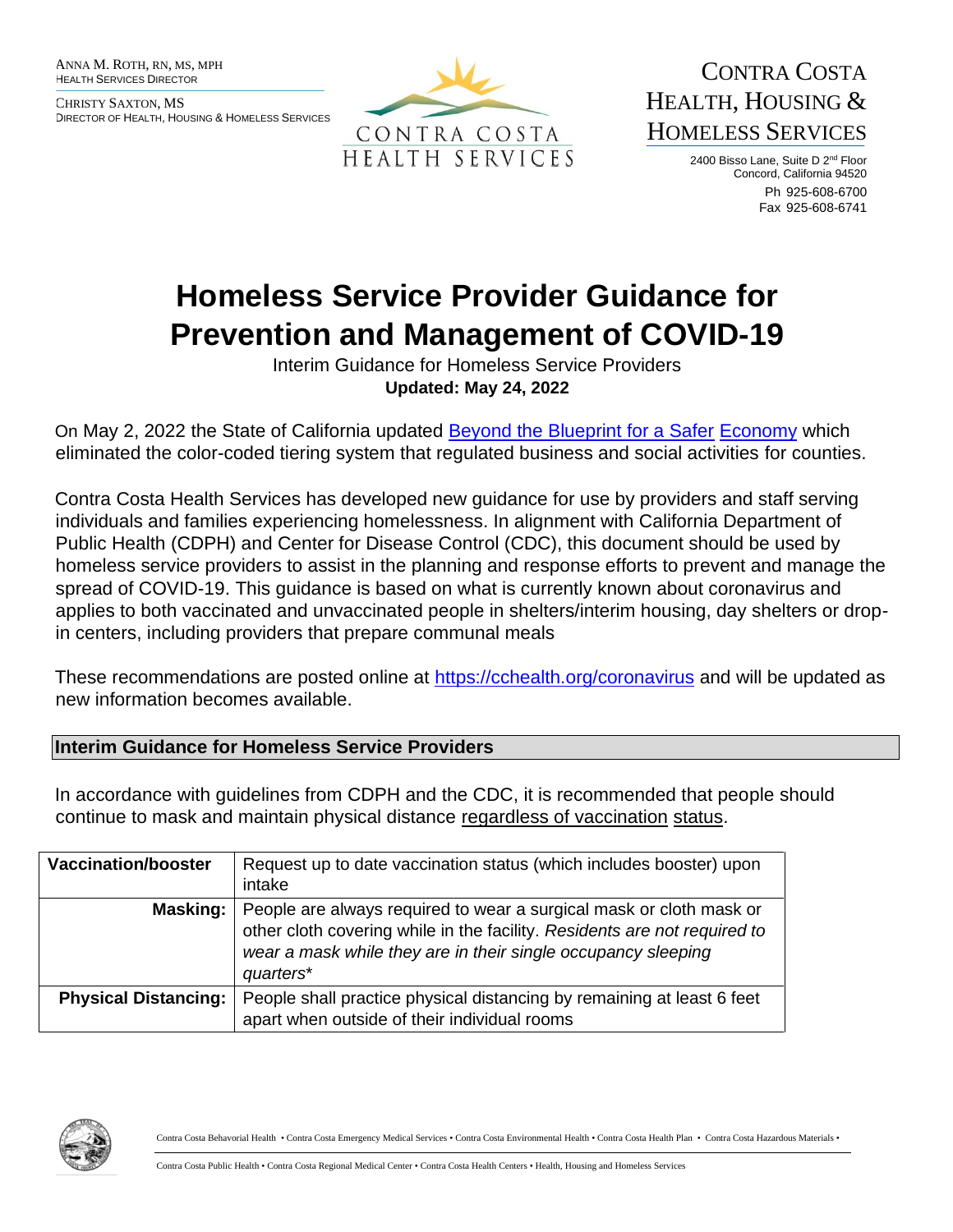

CONTRA COSTA HEALTH, HOUSING & HOMELESS SERVICES

> 2400 Bisso Lane, Suite D 2<sup>nd</sup> Floor Concord, California 94520 Ph 925-608-6700 Fax 925-608-6741

| <b>Transportation:</b> Transporting clients in vehicles (where 6ft distance is not possible) can<br>be done safely when both driver and passengers are masked. If<br>transporting from a healthcare center, driver must be vaccinated** |
|-----------------------------------------------------------------------------------------------------------------------------------------------------------------------------------------------------------------------------------------|
| <b>Capacity Limits:</b>   There are no pre-determined capacity limits at facilities if physical<br>distancing requirements of at least 6ft are observed.                                                                                |

*\*Rooms/units can be shared if all adult household members are 14 days post final dose in their vaccination series* 

*\*\* Reference [Mitigating Risk When Transporting Passengers](https://cchealth.org/covid19/providers/homeless/pdf/Memo-Mitigating-Risk-When-Transporting-Passengers.pdf) for additional information* 

Non-congregate and congregate shelters have access to rapid COVID antigen tests**. All new clients must take a rapid COVID test prior to entry**. If client/household member tests positive, they will need to complete quarantine prior to entry.\*

**It is recommended that all congregate and non-congregate shelters request residents to complete their vaccination series, which includes the booster (when eligible), on admission.** 

#### For Congregate/Non-Congregate Shelters:

Conduct daily symptom screening for all residents regardless of vaccination status\*\*. If symptomatic, and/or they have been exposed to anyone who tested positive for COVID19 in the last 48 hours, please instruct resident to isolate and refer to the isolation hotel at 925- 500-0042 (no rapid test recommended). \* If no space is available at an isolation hotel refer to the state's guidance below.

[Infection Control Guidance for Congregate Shelter](https://www.cdph.ca.gov/Programs/CID/DCDC/Pages/COVID-19/infection-control-guidance-clients-congregate-shelter-including-homelessness.aspx)

#### For Hotels:

If any resident is symptomatic\*\*, instruct resident to isolate. If patient is a close contact and asymptomatic, instruct patient to get tested (HCH onsite clinic if available or County testing site) and isolate in room until results are received, and isolation instructions are provided. \*

For the most up-to-date guidance for the testing process, please go to <https://www.coronavirus.cchealth.org/get-tested>

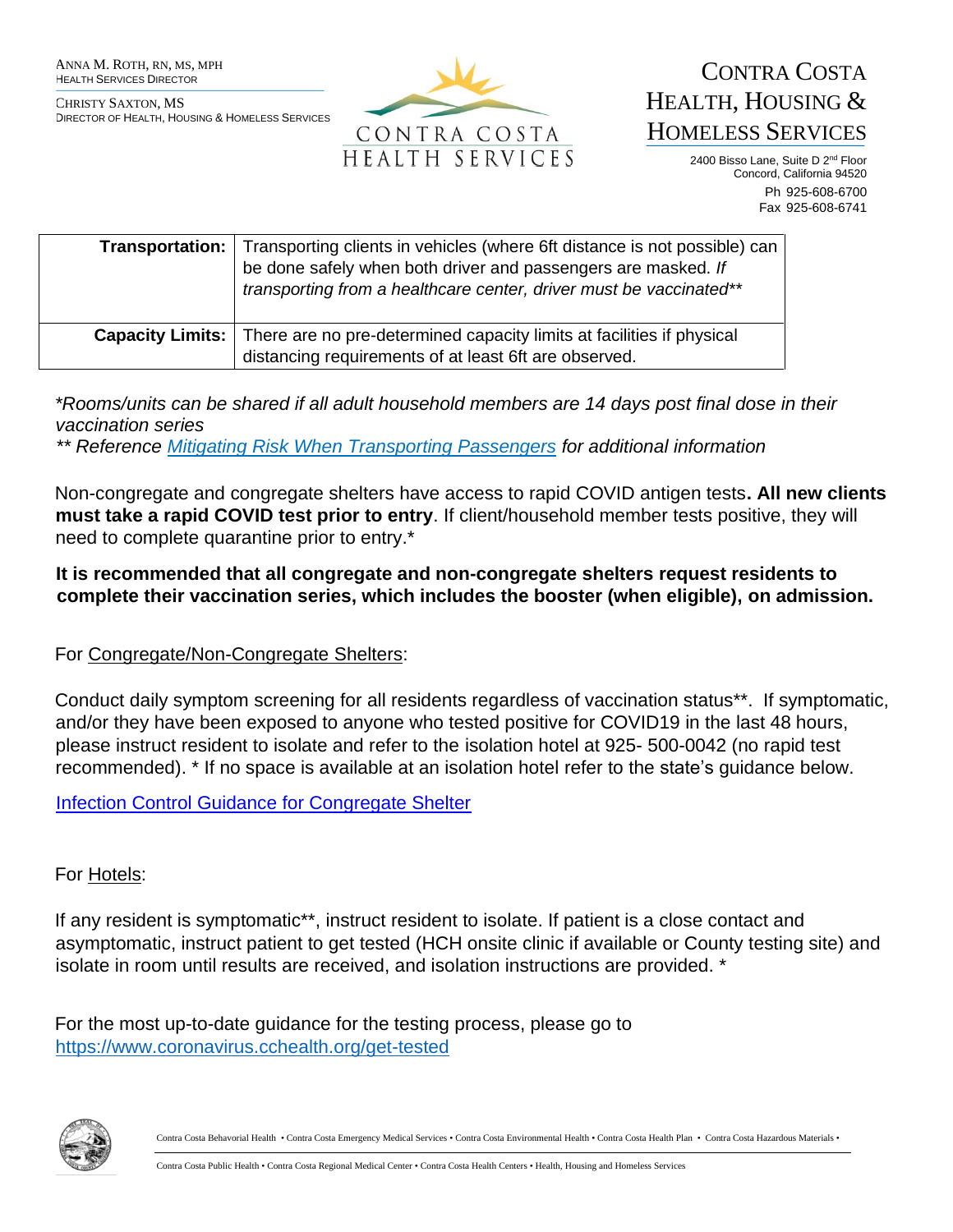

CONTRA COSTA HEALTH, HOUSING & HOMELESS SERVICES

> 2400 Bisso Lane, Suite D 2<sup>nd</sup> Floor Concord, California 94520 Ph 925-608-6700 Fax 925-608-6741

*\*Reference Guidance [for Suspected or Confirmed COVID Cases](https://cchealth.org/covid19/providers/homeless/pdf/Guidance-for-Suspected-or-Confirmed-COVID-19-Cases-for-Homeless-Providers.pdf) for more information on what to do for a suspected or confirmed COVID case \*\*Reference attached symptom screening addendum* 

# **GENERAL MEASURES THAT REMAIN GOOD PRACTICE**

- **Encourage staff and consumers to [Get Vaccinated](https://covidvaccine.cchealth.org/COVIDVaccine/)** against COVID-19. All people ages 5 and older are eligible to get vaccinated through Contra Costa Health Services (CCHS), even if they do not live or work in Contra Costa County.
- **Educate staff and residents** on the novel coronavirus, symptoms, how it is spread, and preventive measures that can reduce the spread of viruses like COVID-19.
- **Practice physical distancing** by remaining at least 6 feet apart from other persons.
- **Maintain a supply of necessary cleaning supplies,** personal protective equipment, and signage around hygiene and symptoms of illness.
- **Continue frequent facility cleanings.**
- **Actively monitor** residents and staff in the facility who may have fever and respiratory symptoms.
- **Identify private rooms** or create spaces that can be used to isolate individuals who may be sick.
- **Stay up to date** with local and state COVID-19 activity and developments from Contra Costa [Health Services.](https://cchealth.org/coronavirus)

Specific guidance on homeless service facility cleaning, ventilation, physical layout, and signage considerations can be found on the [CDC website.](https://www.cdc.gov/coronavirus/2019-ncov/community/homeless-shelters/plan-prepare-respond.html)

Employers should refer to the Cal/OSHA website for [COVID-19 Prevention Emergency](https://www.dir.ca.gov/dosh/coronavirus/ETS.html) [Temporary](https://www.dir.ca.gov/dosh/coronavirus/ETS.html)  [Standards \(ETS\)](https://www.dir.ca.gov/dosh/coronavirus/ETS.html) that may be applicable to them.

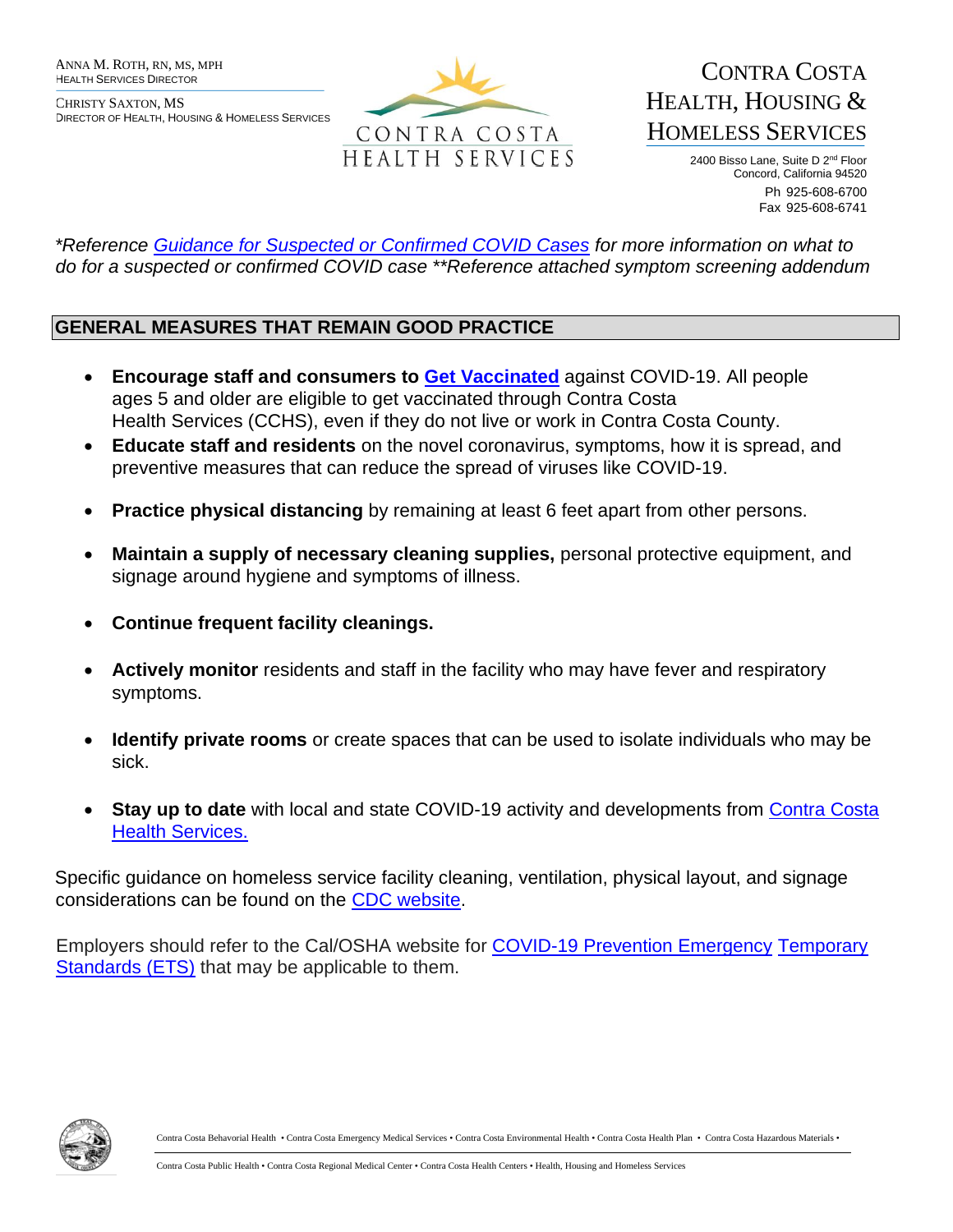

# CONTRA COSTA HEALTH, HOUSING & HOMELESS SERVICES

2400 Bisso Lane, Suite D 2<sup>nd</sup> Floor Concord, California 94520 Ph 925-608-6700 Fax 925-608-6741

# **ADDITIONAL RESOURCES**

#### Center for Disease Control

- [Interim Guidance for Homeless Service Providers to Plan and Respond to](https://www.cdc.gov/coronavirus/2019-ncov/community/homeless-shelters/plan-prepare-respond.html) [Coronavirus](https://www.cdc.gov/coronavirus/2019-ncov/community/homeless-shelters/plan-prepare-respond.html)  [Disease 2019 \(COVID-19\) | CDC](https://www.cdc.gov/coronavirus/2019-ncov/community/homeless-shelters/plan-prepare-respond.html)
- [List of COVID-19 Resources for Homeless Populations](https://www.cdc.gov/coronavirus/2019-ncov/community/list-of-resources-homeless.html)
- CDC Updates and Shortens [Recommended Isolation and Quarantine Period for](https://www.cdc.gov/media/releases/2021/s1227-isolation-quarantine-guidance.html) [General](https://www.cdc.gov/media/releases/2021/s1227-isolation-quarantine-guidance.html) [Population](https://www.cdc.gov/media/releases/2021/s1227-isolation-quarantine-guidance.html)

# California Department of Public Health

- [Guidance for the Use of Face Coverings \(Takes Effect June 15, 2021\)](https://www.cdph.ca.gov/Programs/CID/DCDC/Pages/COVID-19/guidance-for-face-coverings.aspx)
- [Beyond the Blueprint for Industry and Business Sectors -](https://www.cdph.ca.gov/Programs/CID/DCDC/Pages/COVID-19/Beyond-Blueprint-Framework.aspx) [Effective](https://www.cdph.ca.gov/Programs/CID/DCDC/Pages/COVID-19/Beyond-Blueprint-Framework.aspx) June 1[5](https://www.cdph.ca.gov/Programs/CID/DCDC/Pages/COVID-19/Beyond-Blueprint-Framework.aspx)
- Health [Care Worker Vaccine Requirement](https://www.cdph.ca.gov/Programs/CID/DCDC/Pages/COVID-19/Order-of-the-State-Public-Health-Officer-Health-Care-Worker-Vaccine-Requirement.aspx)
- [Guidance on Isolation and Quarantine for COVID-19 Contact Tracing](https://www.cdph.ca.gov/Programs/CID/DCDC/Pages/COVID-19/Guidance-on-Isolation-and-Quarantine-for-COVID-19-Contact-Tracing.aspx)
- [Infection Control Guidance for Congregate Shelter](https://www.cdph.ca.gov/Programs/CID/DCDC/Pages/COVID-19/infection-control-guidance-clients-congregate-shelter-including-homelessness.aspx)

# Cal/OSHA

• [Requirements to Protect Workers from Coronavirus](https://www.dir.ca.gov/dosh/coronavirus/)

Department of Housing and Urban Development

- [Preventing and Managing the Spread of Infectious Disease for People](https://files.hudexchange.info/resources/documents/Infectious-Disease-Toolkit-for-CoCs-Preventing-and-Managing-the-Spread-of-Infectious-Disease-for-People-Experiencing-Homelessness.pdf) [Experiencing](https://files.hudexchange.info/resources/documents/Infectious-Disease-Toolkit-for-CoCs-Preventing-and-Managing-the-Spread-of-Infectious-Disease-for-People-Experiencing-Homelessness.pdf)  [Homelessness](https://files.hudexchange.info/resources/documents/Infectious-Disease-Toolkit-for-CoCs-Preventing-and-Managing-the-Spread-of-Infectious-Disease-for-People-Experiencing-Homelessness.pdf) [\(PDF\)](https://files.hudexchange.info/resources/documents/Infectious-Disease-Toolkit-for-CoCs-Preventing-and-Managing-the-Spread-of-Infectious-Disease-for-People-Experiencing-Homelessness.pdf)
- [Preventing and Managing the Spread of Infectious Disease within Shelters](https://files.hudexchange.info/resources/documents/Infectious-Disease-Toolkit-for-CoCs-Preventing-and-Managing-the-Spread-of-Infectious-Disease-within-Shelters.pdf) [\(PDF\)](https://files.hudexchange.info/resources/documents/Infectious-Disease-Toolkit-for-CoCs-Preventing-and-Managing-the-Spread-of-Infectious-Disease-within-Shelters.pdf)
- [Preventing and Managing the Spread of Infectious Disease within](https://files.hudexchange.info/resources/documents/Infectious-Disease-Toolkit-for-CoCs-Preventing-and-Managing-the-Spread-of-Infectious-Disease-within-Encampments.pdf) [Encampments](https://files.hudexchange.info/resources/documents/Infectious-Disease-Toolkit-for-CoCs-Preventing-and-Managing-the-Spread-of-Infectious-Disease-within-Encampments.pdf) [\(PDF\)](https://files.hudexchange.info/resources/documents/Infectious-Disease-Toolkit-for-CoCs-Preventing-and-Managing-the-Spread-of-Infectious-Disease-within-Encampments.pdf)

# National Healthcare for the Homeless

• [Pandemic Influenza Guidance for Homeless Shelters and Homeless Service](https://nhchc.org/wp-content/uploads/2019/08/flumanual.pdf) [Providers](https://nhchc.org/wp-content/uploads/2019/08/flumanual.pdf)

# Contra Costa Health Services

- [Resources for Homeless Providers](https://cchealth.org/covid19/providers/homeless/)
- [For COVID-19 Patients & Contacts](https://www.coronavirus.cchealth.org/for-covid-19-patients)
- [Health Order Mandating Stricter COVID-19 Mitigation Measures at Homeless](https://cchealth.org/covid19/providers/homeless/pdf/HO-Homeless-Shelters-2021-1227.pdf) [Shelters](https://cchealth.org/covid19/providers/homeless/pdf/HO-Homeless-Shelters-2021-1227.pdf)